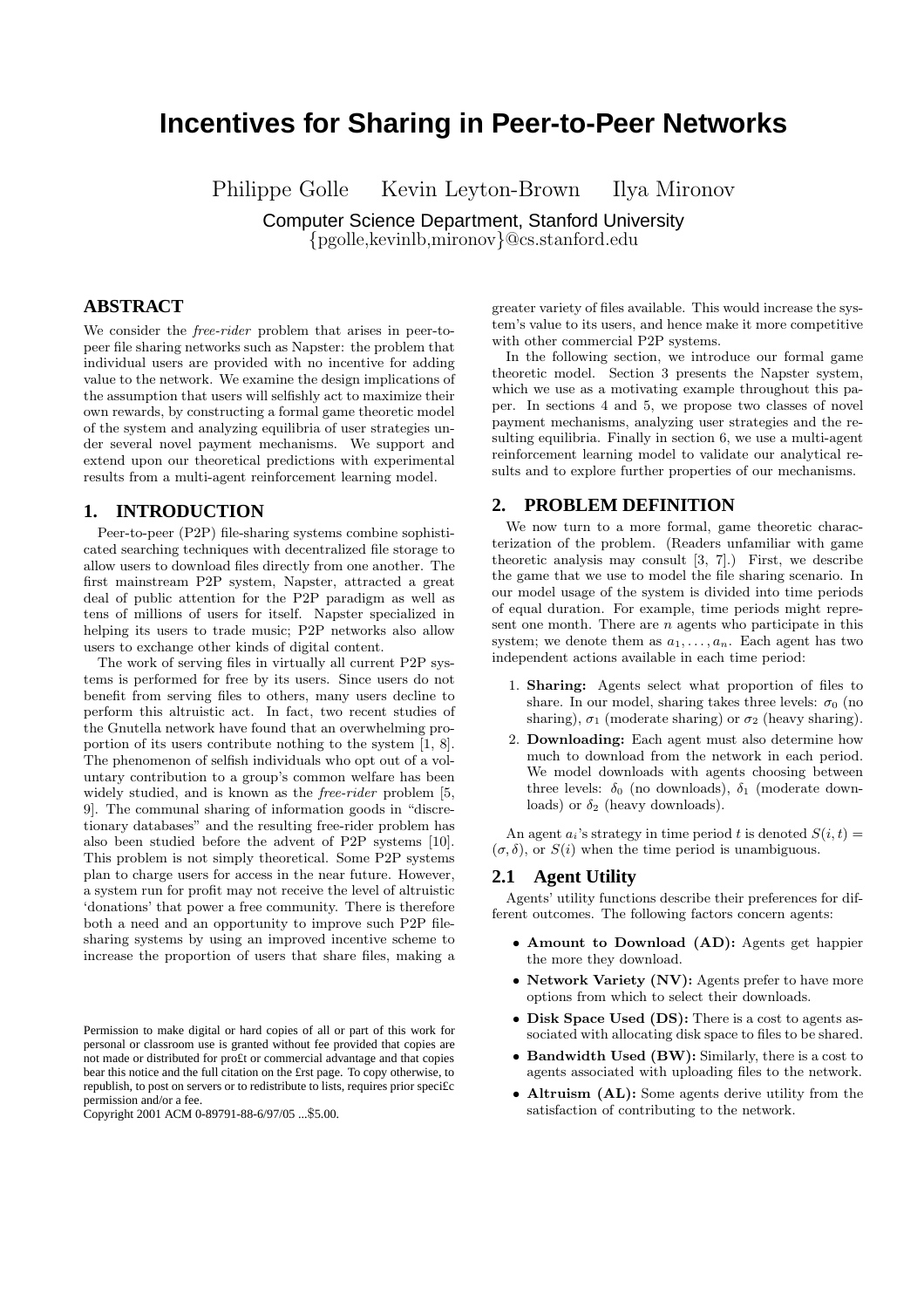• **Financial Transfer (FT):** Agents may end up paying money for their usage of the network, or conversely they may end up getting paid.

We make the assumption that agents have quasilinear utility functions. We make the standard assumption that agents are risk neutral, and so agents' utility for money is linear. We can thus write the equation for agent  $a_i$ 's utility function as  $U_i = \left[ f_i^{AD}(AD) + f_i^{NV}(NV) + f_i^{AL}(AL) \right]$  $[f_i^{DS}(DS) + f_i^{BW}(BW)] + FT$ . Each f function is concerned with a particular variable (e.g., bandwidth used) and an agent; it describes that agent's preference for different values of the variable, in money. There is no  $f$  function for the variable  $FT$  because this variable represents an amount of money that is transferred to or from the agent. Without restricting ourselves to particular  $f$  functions, we can make several observations that justify the signs of the terms<br>above. First,  $f^{AD}$ ,  $f^{NV}$  and  $f^{AL}$  must be monotonically increasing, with minimum value 0, as these variables only ever contribute positive utility. Likewise, DS and BW only contribute negative utility, explaining the subtraction of  $f^{DS}$ and  $f^{BW}$  above. Finally, we assume that neither  $f^{DS'}$  nor  $f^{BW'}$  is superlinear.

We say that two agents  $a_i$  and  $a_j$  have the same type if they have the same utility function; i.e., if  $f_i = f_i$  for all five f functions. To simplify our game theoretic analysis in the first part of this paper we often make the assumption that all agents have the same type. In section 6 we approach the file sharing problem experimentally; this approach allows us to discuss the convergence of agent strategies under a wide variety of different agent types.

## **2.2 Equilibria**

As is central to any game theoretic model, we assume that agents are economically rational, and that they act to maximize their expected utility, given their beliefs about the actions that other agents will take and their knowledge about the way that their payoffs are calculated. We denote the joint strategies of all agents in time period t as  $\Sigma(t)$  =  $\{S(1,t)\dots S(n,t)\}\$ , or simply as  $\Sigma$  when the time period is unambiguous. Following the usual definition, we say that  $\Sigma$  is a weak Nash equilibrium when no agent can gain by changing his strategy, given that all other agents' strategies are fixed. Similarly,  $\Sigma$  is a *pure Nash equilibrium* when every agent would be strictly worse off if he were to change his strategy, given that all other agents' strategies are fixed. Finally, an agent has a dominant strategy if his best action does not depend on the action of any other agent.

#### **2.3 Assumptions and Observations**

In our analysis, we restrict ourselves to file sharing systems that make use of centralized servers. These servers maintain a database of the files currently available on the network and connect download requests with available clients.

We assume that the servers are able to determine the identity of files provided by users, which may be needed both to pay royalties to the appropriate copyright holder and to detect users who make false claims about the files they share. File identification may be achieved by a cryptographic watermarking scheme (see, e.g., www.sdmi.com); alternately, users who spoof files could be penalized.

One likely payment model for peer to peer systems is some kind of flat rate membership fee per time period. We do not

explicitly consider this option anywhere in the discussion that follows, as it has no impact on the equilibria that arise from any mechanism (although it can affect agents' decisions about participation). All the mechanisms discussed here are compatible with the addition of flat rate pricing. The fact that flat fees are unrelated to agents' behavior implies that they still give rise to a free rider problem.

## **3. THE NAPSTER SYSTEM**

In this section we analyze the Napster system that operated from May 1999 through July 2001, since it is probably the best-known peer-to-peer application. Napster is one of the simplest mechanisms that can be represented by our model: regardless of the actions of agents, Napster imposes no financial transfers. Using the model described in section 2, we start with an equilibrium analysis that disregards the 'altruism' component of agents' utility functions; we then go on to consider altruism.

Unsurprisingly,  $\Sigma = \{(\sigma_0, \delta_2), \ldots, (\sigma_0, \delta_2)\}\$ is an equilibrium. As all agents have the same type, it is enough to analyze the choice made by a single agent. Assume that agents other that  $a_i$  follow the strategy  $S = (\sigma_0, \delta_2)$ , and consider agent  $a_i$ 's best response. Since  $a_i$  is not altruistic, his utility is strictly decreased by sharing files; he will thus choose the action  $\sigma_0$  which leaves his utility unchanged. Downloading will usually increase  $a_i$ 's utility; however, since no other agent is sharing we have  $NV = 0$  and so his utility is zero regardless of how much he intends to download. The action  $\delta_2$ is therefore a best response, and  $\Sigma$  as given above is an equilibrium. Indeed, we can see that the strategy  $S = (\sigma_0, \delta_2)$ is dominant. If all other agents choose  $\sigma_0$  then S yields the same (maximal) payoff as  $(\sigma_0, \delta_0)$  and  $(\sigma_0, \delta_1)$ ; if any other agent does share then S yields strictly higher revenue than any other strategy. Because  $\Sigma$  is an equilibrium in dominant strategies, it is the only equilibrium.

We have identified a unique equilibrium in which nothing gets shared and there is nothing to download. Yet songs were plentiful and actively traded on Napster. We identify two incentives that could account for users' willingness to contribute. First, Napster offered its service free of charge and went to great lengths to foster a sense of community among its users . This may have been sufficient to encouraging users to altruistically contribute resources that cost them very little. Second, Napster offered a (modest) disincentive for non-contribution: by default, the Napster client shared all songs that an agent has downloaded. We represent both of these incentives through the variable  $(AL)$ .

In the analysis of this situation, we consider two types of agents. First, altruistic agents are those whose reward for altruistic behavior  $(AL)$  exceeds its cost in terms of disk space  $(DS)$  and expected bandwidth usage  $(BW)$ . We assume that  $f$  functions for these agents are such that they would prefer the action  $\sigma_2$  to either the action  $\sigma_1$  or  $\sigma_0$  regardless of the value of BW. These agents still gain utility from downloads: following an argument similar to the one given above,  $(\sigma_2, \delta_2)$  is a dominant strategy for altruistic agents. The second type of agents are those for whom the cost of altruistic behavior exceeds its benefit. These agents are essentially the same as those described in the previous section: although they may receive some payment for altruistic behavior, it will be insufficient to alter their behavior. They thus have the dominant strategy given above:  $(\sigma_0, \delta_2)$ .

This analysis is arguably a description of the current state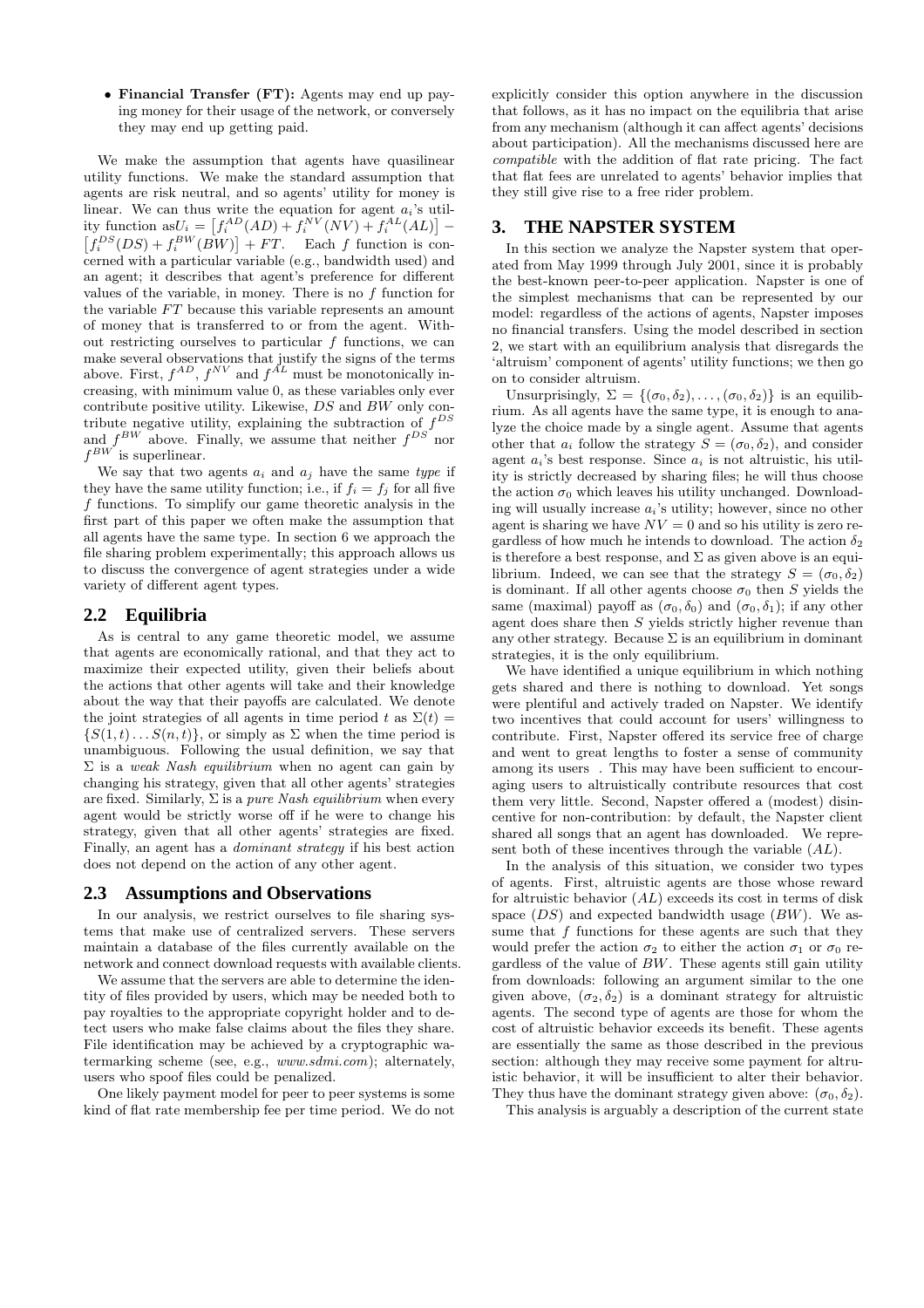of affairs on the Napster system. Some proportion of agents are sufficiently altruistic to share files and do so; other agents are not altruistic and share nothing. Regardless of their level of altruism, agents are unrestrained in their downloads. We can now see that Napster did experience a free rider problem: regardless of the contributions of others, selfish agents had incentive not to share.

We now turn to an examination of several alternative mechanisms that overcome the free rider problem through the imposition of financial transfers. In order to avoid relying on altruism we assume that agents have no altruistic motivation, and so drop the  $f^{AL}(\tilde{A}L)$  term from agents' utility functions for the remainder of the paper.

## **4. MICRO-PAYMENT MECHANISMS**

We wish to encourage users to balance what they take from the system with what they contribute. A natural approach is to charge users for every download and to reward users for every upload. In this section, we propose and analyze a micro-payment mechanism designed according to this principle, as well as a variant of the basic mechanism.

Let us start with a detailed description of our micropayment mechanism. For each user the server tracks the number  $\delta$  of files downloaded, and the number  $v$  of files uploaded during the time period. At the end of each period, each user is charged an amount  $C = f(\delta - v)$ . We assume that  $f$  is linear with a coefficient representing the cost/reward per file (e.g., \$0.05), so that the global sum of all micro-payments is 0. Individual users, however, may reduce their monthly charges or even make a profit by uploading more than they download.

Before considering the equilibria that arise under this mechanism, we must make some assumptions so that the mechanism can be represented in our model. Let  $\sigma^{-i}$  be the total number of units shared by agents other than  $a_i$ , and  $\delta^{-i}$  be the total number of units downloaded by agents other than  $a_i$ . If agent  $a_i$  chooses the action  $(\sigma_s, \delta_d)$  then we express the expected value of  $FT$  ( $a_i$ 's expected payment to the system) as  $FT = \alpha \left( d - \delta^{-i} \frac{s}{\frac{n-2}{n-1} \sigma^{-i} + s} \right)$  . This reflects the assumption that the central server matches downloaders uniformly at random with shared units, with the constraint that no agent will download from himself. Note that  $\alpha$  is the coefficient representing the cost per net unit downloaded. Finally, we make two assumptions about agents' relative preferences for different outcomes. First, we assume that  $f^{\lambda D}(1) > \alpha$ : the utility agents gain from downloading one file exceeds the micro-payment charged for downloading one file. Second, we assume that  $f_i^{DS}(1) + f_i^{BW}(1) < \alpha$ : the disutility agents incur from sharing one file and uploading it once is less than the micro-payment that they are credited for uploading it.

We can now consider the equilibria that result from the micro-payment mechanism. A unique, strict equilibrium is  $\Sigma = (S_1 = (\sigma_2, \delta_2), \ldots, S_n = (\sigma_2, \delta_2)).$  Since we have assumed  $f^{AD}(1) > \alpha$  agents have an incentive to download as much as possible—their marginal profit per file is reduced, as compared to the case discussed in section 3, but it remains positive. Thus  $\delta_2$  dominates  $\delta_1$  and  $\delta_0$ . If all agents other than  $a_i$  follow the strategy  $S = (\sigma_2, \delta_2)$ , and  $a_i$  follows the strategy  $S_i = (\sigma_j, \delta_2)$ ,  $a_i$  can calculate his expected utility for the different values of  $j$ . He will have  $F\hat{T} = \alpha(2 - 2(n-1)\frac{s}{2n-2+s})$ . Given our assumption about the cost of uploading a file,  $a_i$  will strictly prefer the strategy

 $S_i = (\sigma_2, \delta_2)$ ; thus we have shown that  $\Sigma$  is a strict equilibrium. Now we show uniqueness of the equilibrium. Note that it is dominant for all agents to choose  $\delta_2$ , as described above. Thus  $d^{-i}$  is  $2n-2$  in all equilibria for all *i*. Since  $f_i^{DS}(1) + f_i^{BW}(1) < \alpha$ , sharing is worthwhile for an agent if every unit shared yields at least one unit of expected uploads. Substituting  $s = 2$  into the expression for expected number of uploads from the equation above, we find that it is thus worthwhile for an agent to choose the action  $\sigma_2$ when  $2(n-1)\frac{2}{\frac{n-2}{n-1}\sigma^{-i+2}} \geq 2$ . Rearranging, we find that  $\sigma_2$ is the most profitable strategy as long as  $\sigma^{-i} \leq 2(n-1)$ . This condition must always hold since there are only  $n-1$ agents other than  $i$  and each agent can only share up to  $2$ 

units; hence  $\Sigma$  is a unique equilibrium. Users strongly dislike micro-payments: having to decide before each download if a file is worth a few cents imposes mental decision costs[6]. To address this problem we introduce a quantized micro-payment mechanism where users pay for downloads in blocks of b files. At the end of a time period, the number of files downloaded by a user is rounded up to the next multiple of  $b$ , and the user is charged for the number of blocks used. The pricing mechanism for serving files is unchanged. Note that when  $b = 1$  we return to the original micro-payment mechanism, while we approach a purely flat-rate pricing plan as b grows. We omit discussion of this class of mechanisms for space reasons; in short, the same equilibrium holds as discussed above, except that users will download a number of files evenly divisible by b.

#### **5. REWARDS FOR SHARING**

In the full version of our paper we consider mechanisms that make use of an internal currency called "points." (Similar ideas have been used by a variety of web services, e.g. www.mojonation.net.) Agents are allowed to buy points either with money or with contributions to the network, but they are not allowed to convert points back into money. Above, we focused on influencing users' consumption by penalizing downloads and rewarding uploads. Here we consider rewarding agents in proportion to their level of sharing rather than the number of actual uploads they provide, while still penalizing downloads. Specifically, agents who share are paid an amount proportional to  $\int M(t)dt$ , where  $M(t)$  is the amount of data in megabytes available for download at time t, and the integral is taken over one time period. We provide an equilibrium analysis of several point-based mechanisms and discuss various implementation considerations.

## **6. EXPERIMENTS**

The previous sections analyzed the existence of equilibria for all our mechanisms under simplifying assumptions. Here we test our mechanisms in simulations that more accurately reflect the real world. We enrich our theoretical model by introducing different types of files and agents, and by considering risk-averse agents.

We consider files of several kinds and agents of several types. Recall that the type of an agent is determined by the agent's utility function; in our experiments agents differ according to their preferences for different kinds of files. More specifically, agent utility functions differ as follows:

• **Altruism:**  $f(AL) = \alpha AL$  where  $\alpha$  is drawn uniformly from  $[\alpha_{\min}, \alpha_{\max}]$ .